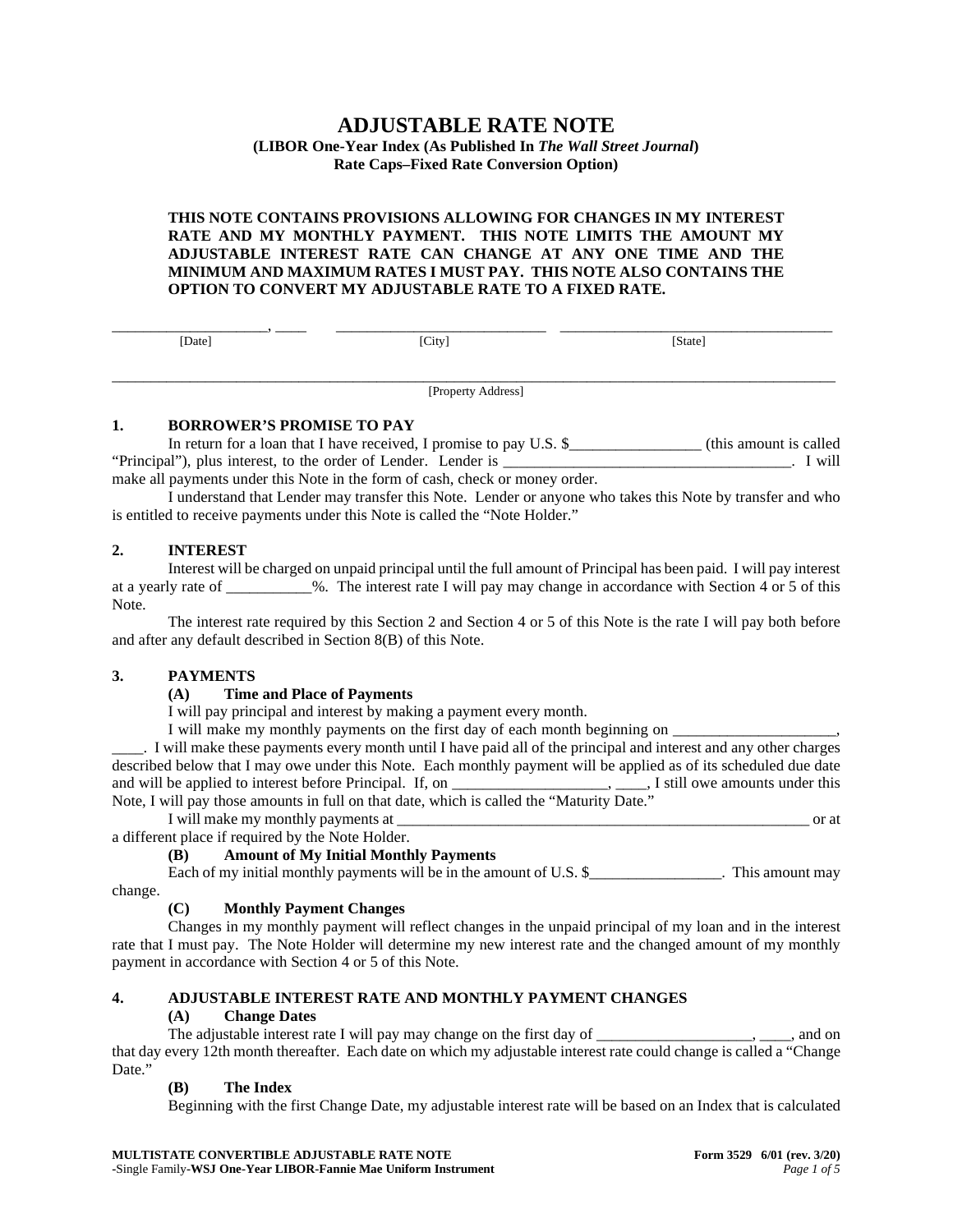and provided to the general public by an administrator (the "Administrator"). The "Index" is a benchmark, known as the one-year U.S. dollar (USD) LIBOR index. The Index is currently published in, or on the website of, *The Wall Street Journal*. The most recent Index value available as of the date 45 days before each Change Date is called the "Current Index," provided that if the Current Index is less than zero, then the Current Index will be deemed to be zero for purposes of calculating my interest rate.

If the Index is no longer available, it will be replaced in accordance with Section 4(G) below.

# **(C) Calculation of Changes**

Before each Change Date, the Note Holder will calculate my new interest rate by adding

percentage points (\_\_\_\_\_\_\_\_\_\_\_%) (the "Margin") to the Current Index. The Margin may change if the Index is replaced by the Note Holder in accordance with Section 4(G)(2) below. The Note Holder will then round the result of the Margin plus the Current Index to the nearest one-eighth of one percentage point  $(0.125\%)$ . Subject to the limits stated in Section 4(D) below, this rounded amount will be my new interest rate until the next Change Date.

The Note Holder will then determine the amount of the monthly payment that would be sufficient to repay the unpaid principal that I am expected to owe at the Change Date in full on the Maturity Date at my new interest rate in substantially equal payments. The result of this calculation will be the new amount of my monthly payment.

### **(D) Limits on Interest Rate Changes**

The interest rate I am required to pay at the first Change Date will not be greater than \_\_\_\_\_\_\_\_\_\_\_% or less than \_\_\_\_\_\_\_\_\_\_\_%. Thereafter, my adjustable interest rate will never be increased or decreased on any single Change Date by more than two percentage points from the rate of interest I have been paying for the preceding 12 months. My interest rate will never be greater than \_\_\_\_\_\_\_\_\_\_\_%, which is called the "Maximum Rate," or less than  $\%$ .

### **(E) Effective Date of Changes**

My new interest rate will become effective on each Change Date. I will pay the amount of my new monthly payment beginning on the first monthly payment date after the Change Date until the amount of my monthly payment changes again.

#### **(F) Notice of Changes**

The Note Holder will deliver or mail to me a notice of any changes in my adjustable interest rate and the amount of my monthly payment before the effective date of any change. The notice will include information required by law to be given to me and also the title and telephone number of a person who will answer any question I may have regarding the notice.

#### **(G) Replacement Index and Replacement Margin**

The Index is deemed to be no longer available and will be replaced if any of the following events (each, a "Replacement Event") occur: (i) the Administrator has permanently or indefinitely stopped providing the Index to the general public; or (ii) the Administrator or its regulator issues an official public statement that the Index is no longer reliable or representative.

If a Replacement Event occurs, the Note Holder will select a new index (the "Replacement Index") and may also select a new margin (the "Replacement Margin"), as follows:

> (1) If a replacement index has been selected or recommended for use in consumer products, including residential adjustable-rate mortgages, by the Board of Governors of the Federal Reserve System, the Federal Reserve Bank of New York, or a committee endorsed or convened by the Board of Governors of the Federal Reserve System or the Federal Reserve Bank of New York at the time of a Replacement Event, the Note Holder will select that index as the Replacement Index.

> (2) If a replacement index has not been selected or recommended for use in consumer products under Section (G) (1) at the time of a Replacement Event, the Note Holder will make a reasonable, good faith effort to select a Replacement Index and a Replacement Margin that, when added together, the Note Holder reasonably expects will minimize any change in the cost of the loan, taking into account the historical performance of the Index and the Replacement Index.

The Replacement Index and Replacement Margin, if any, will be operative immediately upon a Replacement Event and will be used to determine my interest rate and monthly payments on Change Dates that are more than 45 days after a Replacement Event. The Index and Margin could be replaced more than once during the term of my Note, but only if another Replacement Event occurs. After a Replacement Event, all references to the "Index" and "Margin" will be deemed to be references to the "Replacement Index" and "Replacement Margin."

The Note Holder will also give me notice of my Replacement Index and Replacement Margin, if any, and such other information required by applicable law and regulation.

### **5. FIXED INTEREST RATE CONVERSION OPTION**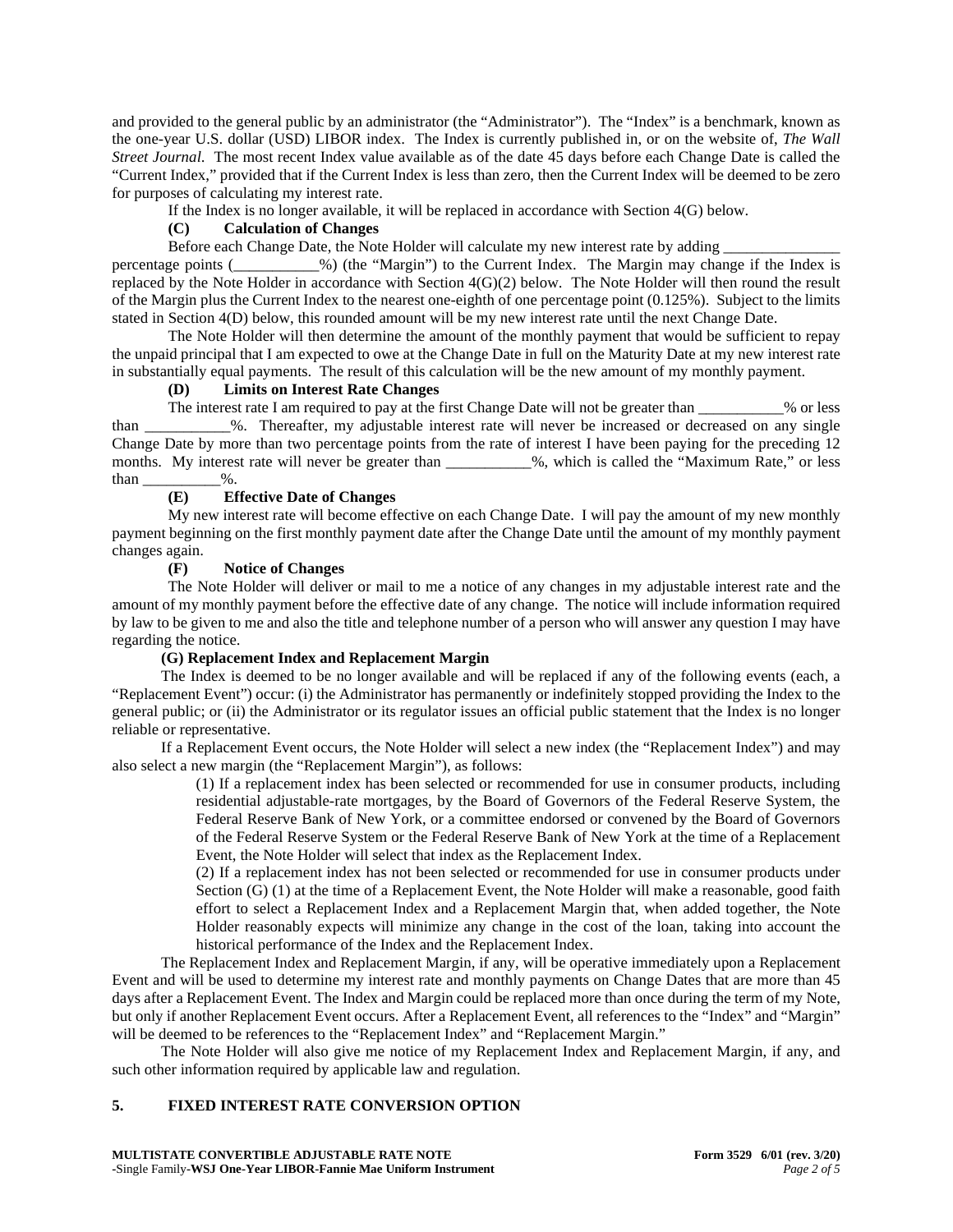# **(A) Option to Convert to Fixed Rate**

I have a Conversion Option that I can exercise unless I am in default or this Section 5(A) will not permit me to do so. The "Conversion Option" is my option to convert the interest rate I am required to pay by this Note from an adjustable rate with interest rate limits to the fixed rate calculated under Section 5(B) below.

The conversion can only take place on a date(s) specified by the Note Holder during the period beginning on the first Change Date and ending on the fifth Change Date. Each date on which my adjustable interest rate can convert to the new fixed rate is called the "Conversion Date." **I can convert my interest rate only on one of these Conversion Dates.**

If I want to exercise the Conversion Option, I must first meet certain conditions. Those conditions are that: (i) I must give the Note Holder notice that I want to do so at least 15 days before the next Conversion Date; (ii) on the Conversion Date, I must not be in default under the Note or the Security Instrument; (iii) by a date specified by the Note Holder, I must pay the Note Holder a conversion fee of U.S.  $\frac{1}{2}$  and (iv) I must sign and give the Note Holder any documents the Note Holder requires to effect the conversion.

#### **(B) Calculation of Fixed Rate**

My new, fixed interest rate will be equal to Fannie Mae's required net yield as of a date and time of day specified by the Note Holder for: (i) if the original term of this Note is greater than 15 years, 30-year fixed rate mortgages covered by applicable 60-day mandatory delivery commitments, plus five-eighths of one percentage point (0.625%), rounded to the nearest one-eighth of one percentage point (0.125%); or (ii) if the original term of this Note is 15 years or less, 15-year fixed rate mortgages covered by applicable 60-day mandatory delivery commitments, plus five**-**eighths of one percentage point (0.625%), rounded to the nearest one-eighth of one percentage point (0.125%). If this required net yield cannot be determined because the applicable commitments are not available, the Note Holder will determine my interest rate by using comparable information. My new rate calculated under this Section 5(B) will not be greater than the Maximum Rate stated in Section 4(D) above.

### **(C) New Payment Amount and Effective Date**

If I choose to exercise the Conversion Option, the Note Holder will determine the amount of the monthly payment that would be sufficient to repay the unpaid principal I am expected to owe on the Conversion Date in full on the Maturity Date at my new fixed interest rate in substantially equal payments. The result of this calculation will be the new amount of my monthly payment. Beginning with my first monthly payment after the Conversion Date, I will pay the new amount as my monthly payment until the Maturity Date.

#### **6. BORROWER'S RIGHT TO PREPAY**

I have the right to make payments of Principal at any time before they are due. A payment of Principal only is known as a "Prepayment." When I make a Prepayment, I will tell the Note Holder in writing that I am doing so. I may not designate a payment as a Prepayment if I have not made all the monthly payments due under this Note.

I may make a full Prepayment or partial Prepayments without paying any Prepayment charge. The Note Holder will use my Prepayments to reduce the amount of Principal that I owe under this Note. However, the Note Holder may apply my Prepayment to the accrued and unpaid interest on the Prepayment amount before applying my Prepayment to reduce the Principal amount of this Note. If I make a partial Prepayment, there will be no changes in the due dates of my monthly payments unless the Note Holder agrees in writing to those changes. My partial Prepayment may reduce the amount of my monthly payments after the first Change Date following my partial Prepayment. However, any reduction due to my partial Prepayment may be offset by an interest rate increase.

### **7. LOAN CHARGES**

If a law, which applies to this loan and which sets maximum loan charges, is finally interpreted so that the interest or other loan charges collected or to be collected in connection with this loan exceed the permitted limits, then: (a) any such loan charge shall be reduced by the amount necessary to reduce the charge to the permitted limit; and (b) any sums already collected from me that exceeded permitted limits will be refunded to me. The Note Holder may choose to make this refund by reducing the Principal I owe under this Note or by making a direct payment to me. If a refund reduces Principal, the reduction will be treated as a partial Prepayment.

#### **8. BORROWER'S FAILURE TO PAY AS REQUIRED**

#### **(A) Late Charges for Overdue Payments**

If the Note Holder has not received the full amount of any monthly payment by the end of

calendar days after the date it is due, I will pay a late charge to the Note Holder. The amount of the charge will be \_\_\_\_\_\_\_\_\_\_\_% of my overdue payment of principal and interest. I will pay this late charge promptly but only once on each late payment.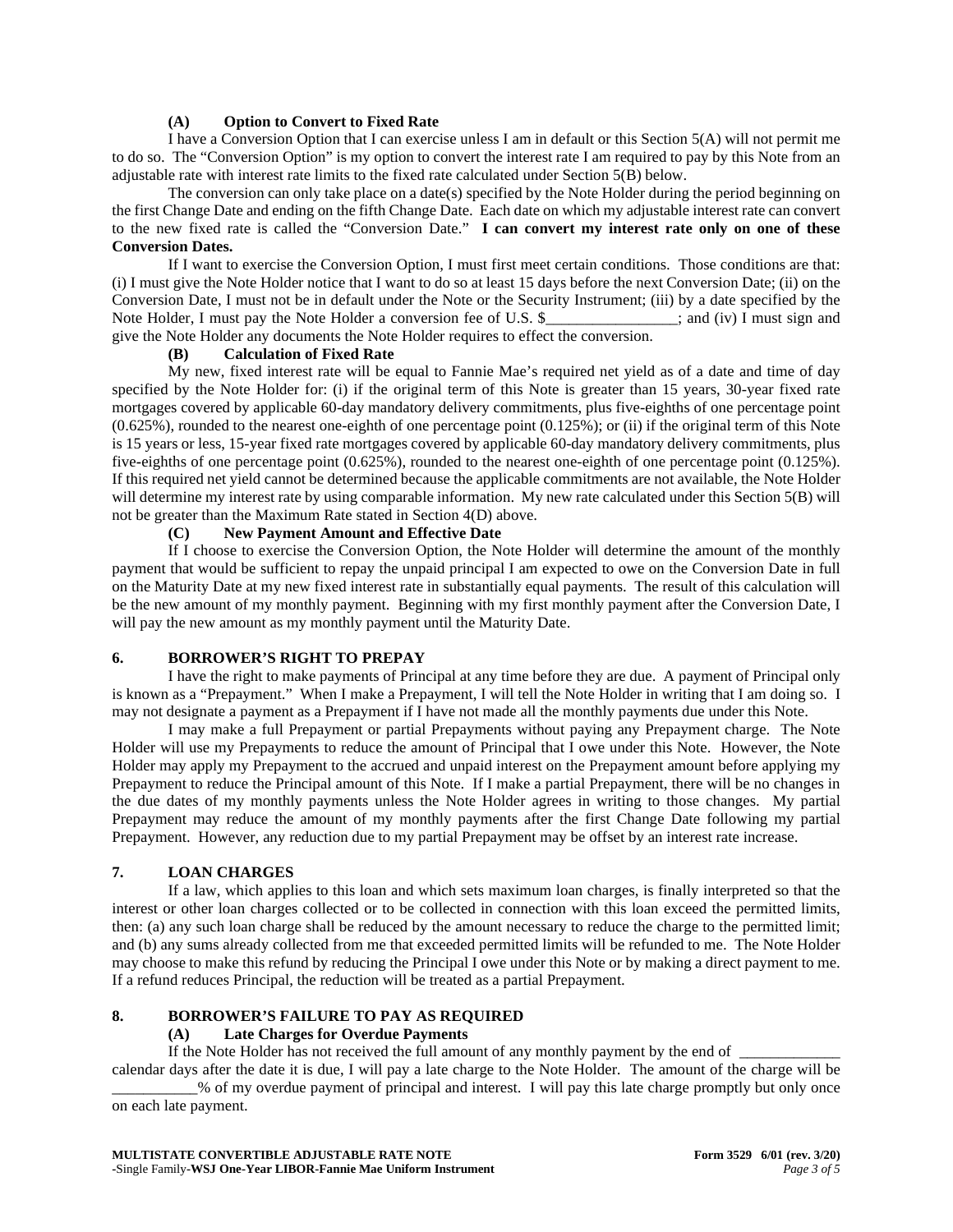### **(B) Default**

If I do not pay the full amount of each monthly payment on the date it is due, I will be in default.

#### **(C) Notice of Default**

If I am in default, the Note Holder may send me a written notice telling me that if I do not pay the overdue amount by a certain date, the Note Holder may require me to pay immediately the full amount of Principal that has not been paid and all the interest that I owe on that amount. That date must be at least 30 days after the date on which the notice is mailed to me or delivered by other means.

#### **(D) No Waiver By Note Holder**

Even if, at a time when I am in default, the Note Holder does not require me to pay immediately in full as described above, the Note Holder will still have the right to do so if I am in default at a later time.

# **(E) Payment of Note Holder's Costs and Expenses**

If the Note Holder has required me to pay immediately in full as described above, the Note Holder will have the right to be paid back by me for all of its costs and expenses in enforcing this Note to the extent not prohibited by applicable law. Those expenses include, for example, reasonable attorneys' fees.

#### **9. GIVING OF NOTICES**

Unless applicable law requires a different method, any notice that must be given to me under this Note will be given by delivering it or by mailing it by first class mail to me at the Property Address above or at a different address if I give the Note Holder a notice of my different address.

Unless the Note Holder requires a different method, any notice that must be given to the Note Holder under this Note will be given by mailing it by first class mail to the Note Holder at the address stated in Section 3(A) above or at a different address if I am given a notice of that different address.

### **10. OBLIGATIONS OF PERSONS UNDER THIS NOTE**

If more than one person signs this Note, each person is fully and personally obligated to keep all of the promises made in this Note, including the promise to pay the full amount owed. Any person who is a guarantor, surety or endorser of this Note is also obligated to do these things. Any person who takes over these obligations, including the obligations of a guarantor, surety or endorser of this Note, is also obligated to keep all of the promises made in this Note. The Note Holder may enforce its rights under this Note against each person individually or against all of us together. This means that any one of us may be required to pay all of the amounts owed under this Note.

### **11. WAIVERS**

I and any other person who has obligations under this Note waive the rights of Presentment and Notice of Dishonor. "Presentment" means the right to require the Note Holder to demand payment of amounts due. "Notice of Dishonor" means the right to require the Note Holder to give notice to other persons that amounts due have not been paid.

#### **12. UNIFORM SECURED NOTE**

This Note is a uniform instrument with limited variations in some jurisdictions. In addition to the protections given to the Note Holder under this Note, a Mortgage, Deed of Trust, or Security Deed (the "Security Instrument"), dated the same date as this Note, protects the Note Holder from possible losses that might result if I do not keep the promises that I make in this Note. That Security Instrument describes how and under what conditions I may be required to make immediate payment in full of all amounts I owe under this Note. Some of those conditions read as follows:

(A) Until I exercise my Conversion Option under the conditions stated in Section 5 of this Adjustable Rate Note, Uniform Covenant 18 of the Security Instrument shall read as follows:

**Transfer of the Property or a Beneficial Interest in Borrower.** As used in this Section 18, "Interest in the Property" means any legal or beneficial interest in the Property, including, but not limited to, those beneficial interests transferred in a bond for deed, contract for deed, installment sales contract or escrow agreement, the intent of which is the transfer of title by Borrower at a future date to a purchaser.

If all or any part of the Property or any Interest in the Property is sold or transferred (or if Borrower is not a natural person and a beneficial interest in Borrower is sold or transferred) without Lender's prior written consent, Lender may require immediate payment in full of all sums secured by this Security Instrument. However, this option shall not be exercised by Lender if such exercise